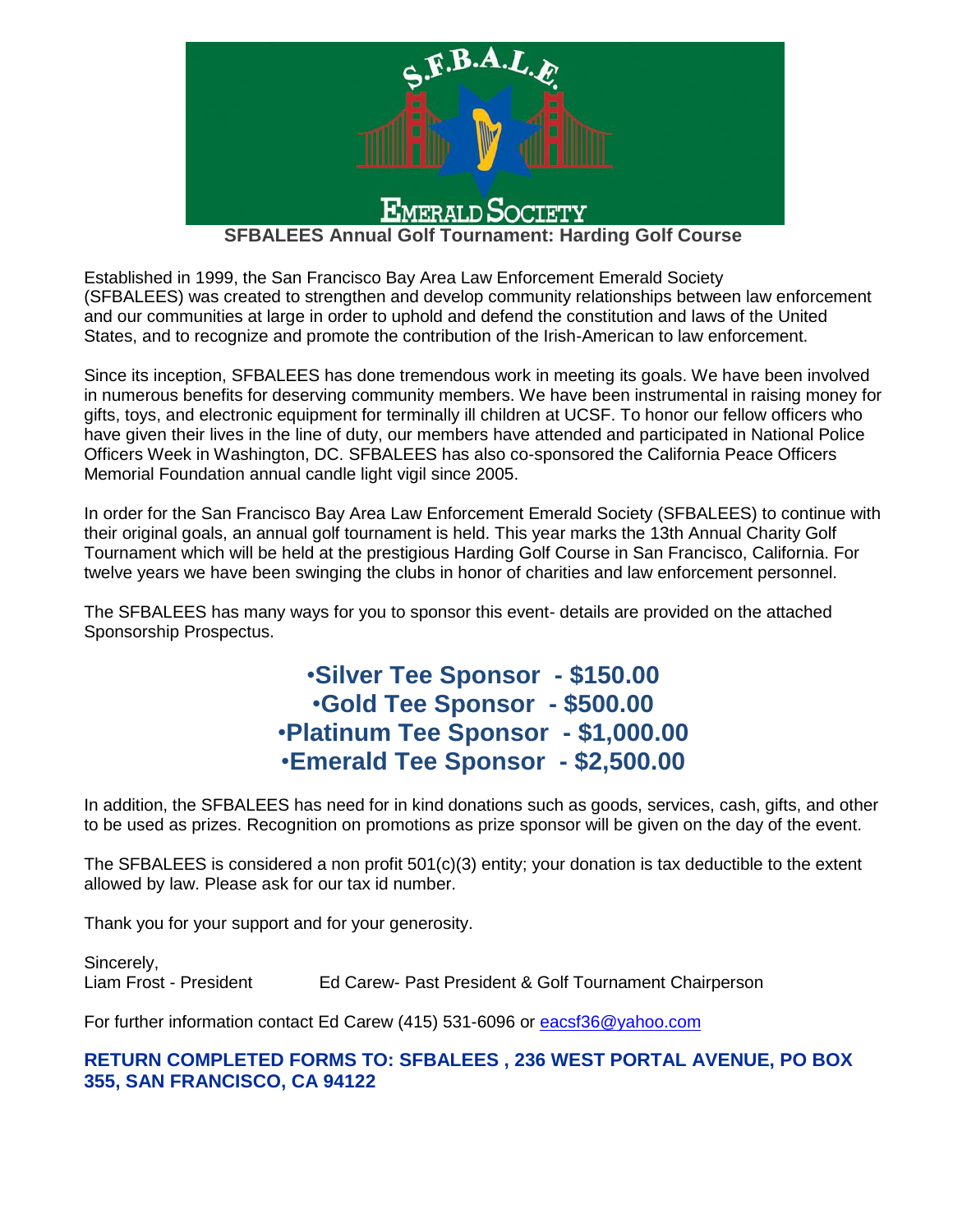# **SPONSORSHIP PROSPECTUS**

# **SFBALEES Annual Golf Tournament: HARDING Golf Course**

#### Sponsorship Agreement

*Yes - my company is proud to sponsor the San Francisco Bay Area Law Enforcement Emerald Society (SFBALEES) Annual Golf Tournament held Monday October 19, 2015 held at TPC Harding Park Golf Course.*

#### **Sponsorship Levels**

| Silver Tee Sponsor \$150.00<br>Displays your business ad at one of the golf holes during the golf tournament<br>Recognition as sponsor                                                                                                                                                                 |
|--------------------------------------------------------------------------------------------------------------------------------------------------------------------------------------------------------------------------------------------------------------------------------------------------------|
| Gold Tee Sponsor \$500.00<br>Displays your business ad at one of the golf holes during the golf tournament<br>Dinner for two after the tournament at Harding Golf Course<br>Sponsorship recognition and thanks from Emcee during Awards Dinner<br>Recognition in Police Officers Association article.  |
| Platinum Tee Sponsor \$1,000.00<br>One foursome<br>Display your business ad one hole during the golf tournament<br>Sponsor recognition and thanks from Emcee during Awards Dinner<br>Dinner for four after the tournament at Harding Golf Course<br>Recognition in Police Officers Association article |
| <b>Emerald Tee Sponsor \$2,500.00 OR GREATER</b><br>Two foursomes<br>Recognized as Tournament Sponsor<br>Sponsor recognition and thanks from Emcee during Awards Dinner<br>Dinner for four after the tournament at Harding Golf Course<br>Recognition in Police Officers Association article           |
| <b>Payment Type = Pay by check due by September 28th, 2015</b>                                                                                                                                                                                                                                         |

| Sponsor Company: ________________ |        |
|-----------------------------------|--------|
| Contact Name:                     |        |
| Email Address:                    |        |
| Phone:                            |        |
| Signature:                        | Title: |

#### **Thank you for your support**

# **RETURN COMPLETED FORMS TO: SFBALEES , 236 WEST PORTAL AVENUE, PO BOX 355, SAN FRANCISCO, CA 94127**